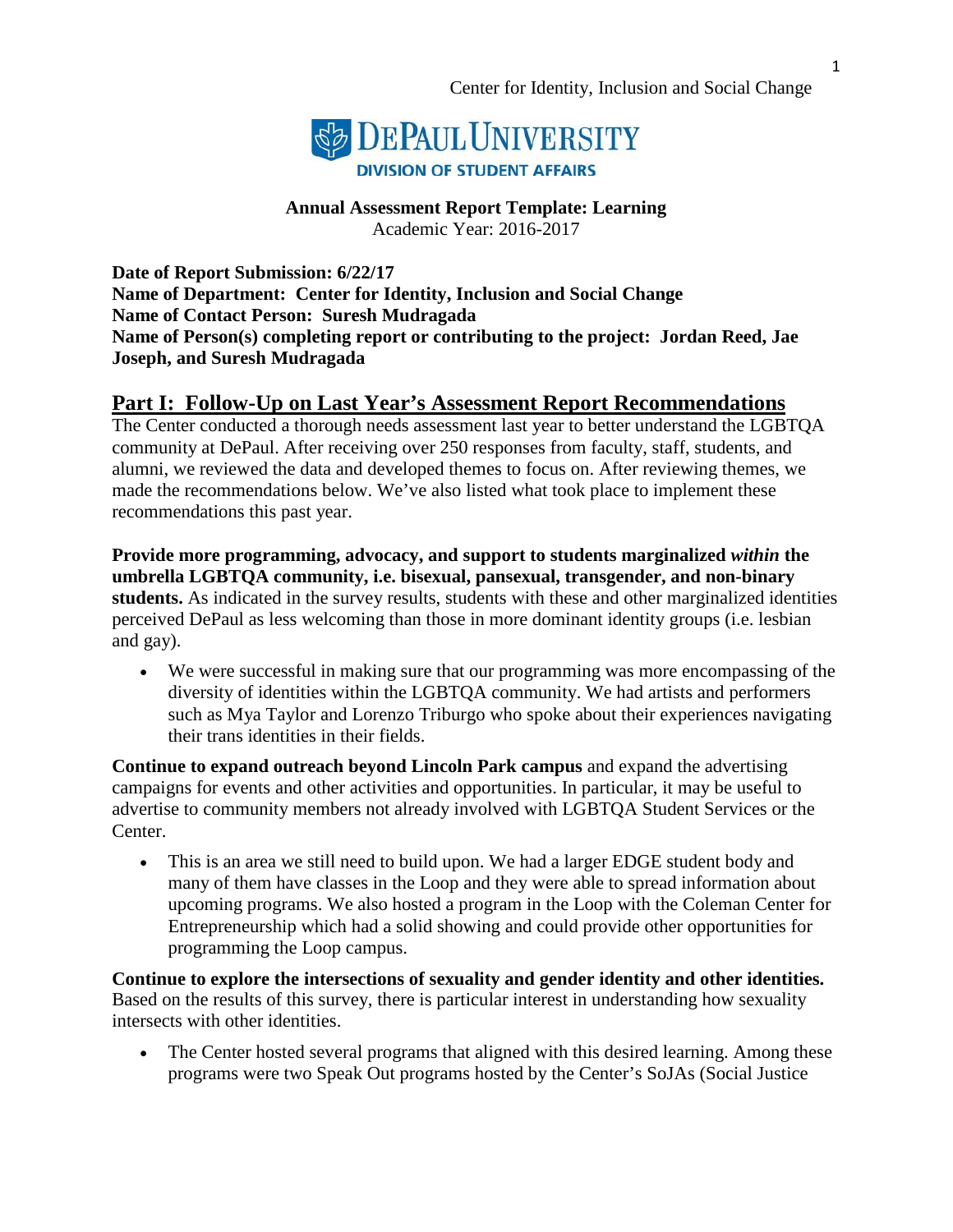Advocates). One Speak Out focused on the intersections of queer, faith, and Latinx identities. Another focused on the intersection of colonialism and transphobia.

**Consider providing more opportunities for people with privileged identities to engage with LGBTQA Student Services programs.** There does not appear to be a perception that LGBTQA Student Services is for LGBTQA+ people only, however students from dominant identity groups (i.e. heterosexual and cisgender) expressed an interest in learning how to get more involved in and/or educated about various activities.

• A major opportunity that the Center provided in this area this year was the Ignite Retreat. The retreat offered participants to spend time reflecting both on their dominant (privileged) and subordinate identities. While in dominant identity groups, participants had an opportunity to think about how they've marginalized others in the past and how they can advocate for equity in the areas they can influence.

**Focus more efforts on faculty and staff insofar as their education and advocacy can help students.** LGBTQA Student Services focuses on students, however, faculty and staff do not appear to be well-educated on what services the center provides for students, and many are providing direct services to LGBTQA students. Additionally, some students felt that faculty and staff should be required to take Safe Zone (or a similar) training so that they can better interact with students in the classroom and more prominent role models among faculty and staff. It may be helpful for LGBTQA Student Services to explore the ways that faculty and staff might be willing to get involved, as well as expanding educational opportunities for this group.

• Safezone Trainings are part of the Build program through OIDE and is often requested by departments. This past year, another development workshop called Trans in the Classroom was implemented. Many faculty and staff attended the two trainings that were offered and many brought students.

**Ensure students' emotional and relational needs are met.** Students who face rejection and discrimination based on their sexual orientation and/or gender identity appear to face emotional and relational rejection and discrimination most often. It would be beneficial for LGBTQA Student Services to explore how it can help students meet these needs. Some suggestions from students have revolved around mental health, as well as dealing with difficult situations (e.g. coming out in a non-supportive family).

• With being fully staffed for most of the last academic year, the LGBTQA+ Student Services Coordinator attempted to be more mindful of these needs through individual student meetings.

## **Part II: Report on This Year's Assessment Project**

## **I.Abstract**

This year, the Center decided to focus on its Identity Conscious Leadership area within the Center to get a sense of the learning that occurred in three different student staff groups. We wanted to know to what extent do identity-conscious leaders understand how social identities within systems of power, privilege and oppression impact their interpersonal and intrapersonal relationships. We conducted semi-structured interviews 15 student leaders and analyzed their performance in 8 dimensions of social justice using a rubric. Findings reveals all 15 students demonstrated competence in at least 6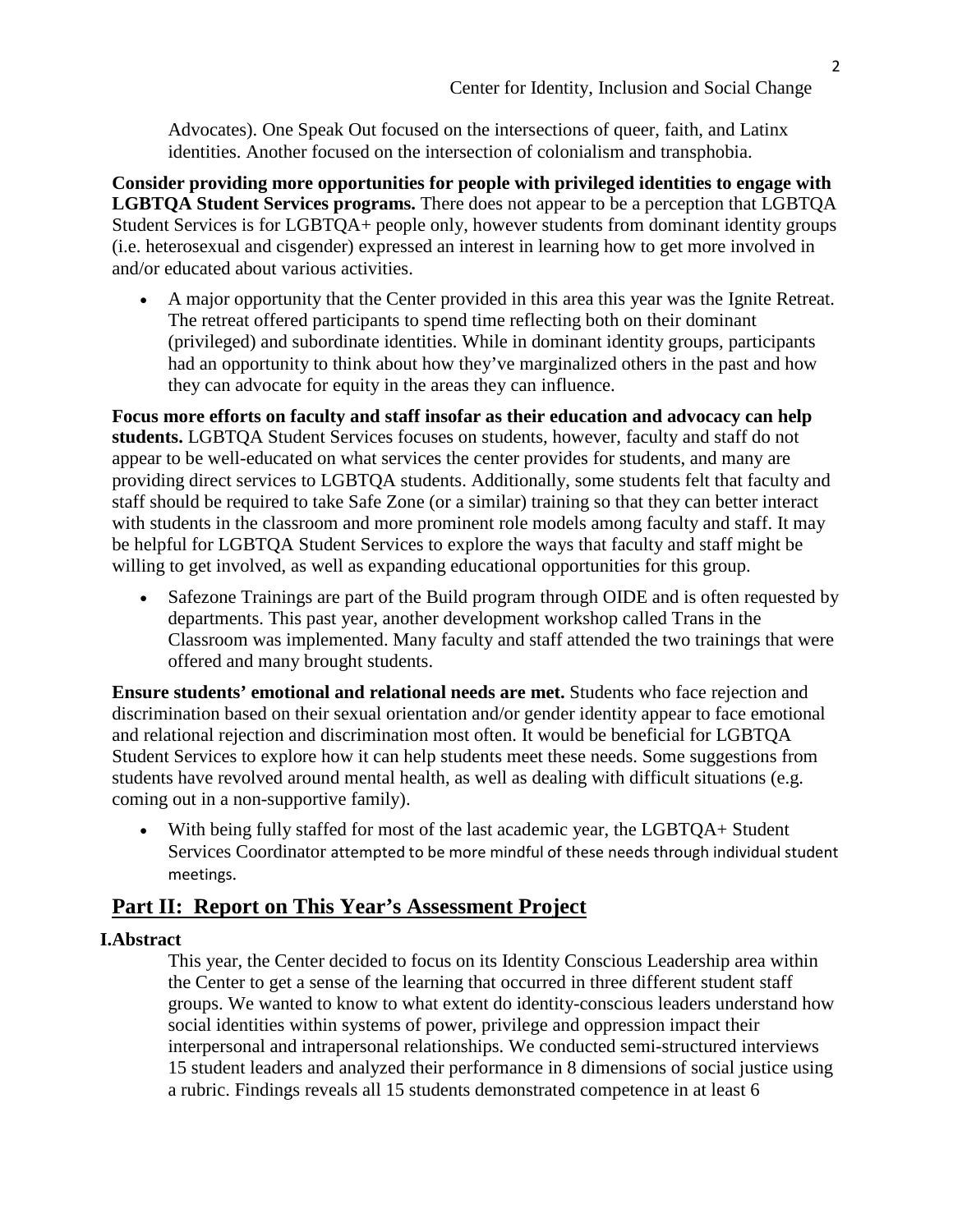dimensions of social justice. These findings will be shared with the new staff of the Centers as part of the restructuring of selected activities under the Office of Multicultural Student Success.

## **II. Assessment Question**

To what extent do identity-conscious leaders understand how social identities within systems of power, privilege and oppression impact their interpersonal and intrapersonal relationships?

#### **III. Introduction & Context Project Overview**

Social Justice Advocates (SoJAs), LGBTQA student services program assistants, and EDGE Coordinators are tasked with facilitating educational opportunities regarding social justice for other students via on-campus programming, and aiding in providing a welcoming space for persons of all identities. The training these socially conscious leaders receive includes the ability to identify complex elements of social justice, which is an essential skill for performing their duties. Semi-structured interviews were conducted with 15 of these student leaders. An a-priori quantitative rubric was used to assess students' performance in 8 dimensions of social justice analysis to learn more about the potential strengths and weaknesses of their trainings.

### **Learning Outcomes Assessed**

**Program Level**- Students who participate in identity conscious leadership programs will demonstrate how social identities within systems of power, privilege and oppression impact their interpersonal and intrapersonal relationships.

**Department Level-** Students who join in the Center's leadership initiatives will investigate and reconstruct communication skills and strategies for authentic engagement across difference.

#### **Context for This Year's Report**

We hope this assessment project will help inform how to better support our student leaders as well as how to best expand the program in the future. This includes the structure of the training and the salary grade for the position itself. In addition, we are thinking about what professional development looks like for the program.

Goal 4 of Vision 2018 is to Foster Diversity and Inclusion, including Objective 4a which states: Provide programs and support services to ensure that all students, faculty and staff feel welcome and are able to succeed. Identity-Conscious Leaders support this work by challenging the community to investigate systems of power and privilege that exist at both a macro level as well as micro level at DePaul.

Further, Goal 5 of Vision 2018 is to Ensure a Business Model that Builds the University's Continued Strength and Educational Excellence, including Objective 5b which states: Invest in our staff. This sub-goal includes: Recruiting], developing], and promoting] a highly qualified staff committed to our institutional values of cooperation and exceptional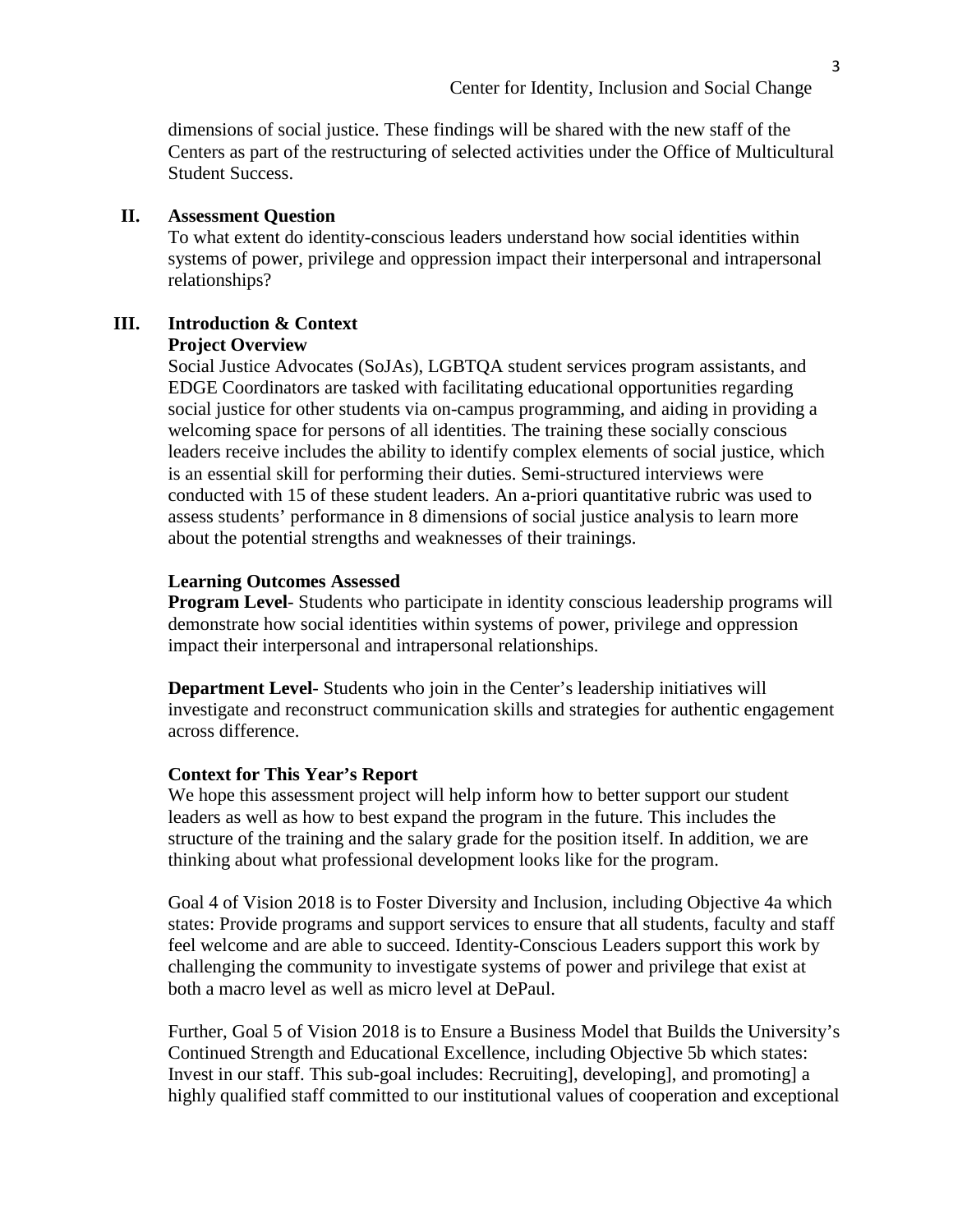service, and effectively fund[ing] support functions throughout the university to ensure a high level of service to students and academic units. Identity-Conscious Leaders provide services including educational opportunities and a welcoming space students of all identities, and the development of these student-staff members dictate the efficacy and quality of their provision of these services.

In the Model of Intercultural Maturity, King and Baxter Magolda (2005) attempt to address the need for application and propose a three dimensional integrative developmental process of intercultural maturity that allows for application of gained knowledge, skills, and awareness. The authors note that "intercultural competence is a complex, multifaceted construct, and that educating for this outcome requires a broader, more comprehensive approach than that suggested by training for knowledge or skills alone" (2005 p. 572).

The first dimension focuses on an individual's cognitive development focuses on how one's worldview is created, shaped, and reinforced. The Intrapersonal dimension focuses on how one develops a sense of self and encourages personal reflection and critical analysis. It is important to note that within this dimension, social identity development is central to movement from an initial level to an intermediate and/or mature level. While there are a number of identity development models, from those focusing on racial/ethnic identity development  $(e.g., \mathbf{x})$ . Cross, 1991; Helms, 1995; Torres 2003, Wijeyesinghe & Jackson 2001, 2012) to more broad models (ex. Josselson 1987; Chickering & Reisser, 1993); King and Baxter Magolda note that there are some similarities in how the models describe development in terms of movement from "lack of awareness of one's particular identity, through a period of confusion and exploration, to a complex, internally defined perspective on how one's race, ethnicity, gender, or sexual orientation are integrated into one's worldview" (2005, p. 578). It can be inferred then that identity development is an absolutely crucial component of intercultural maturity and that any programs seeking to support students' intercultural maturity development must remain committed to students' identity development as well. Lastly, the Interpersonal dimension focuses on an individual's relationships with others, or more specifically the "capacity to construct and engage in relationships with others in ways that show respect for and understanding of the other's perspectives and experiences, but that are also true to one's own beliefs and values" (King & Baxter Magolda, 2005, p. 579).

## **IV. Data Collection & Methodology Population and Sample**

SoJAs, LGBTQA student services program assistants, and EDGE Coordinators represent a diverse group across gender, race, sexual orientation, socioeconomic class, and class year. Their roles differ considerably in terms of the projects they oversee but they all work towards the Center mission of building a more inclusive community since peer to peer education is extremely important in this work. Supporting the learning of student leaders gives agency to students in the Center to be able to challenge peers to think more broadly.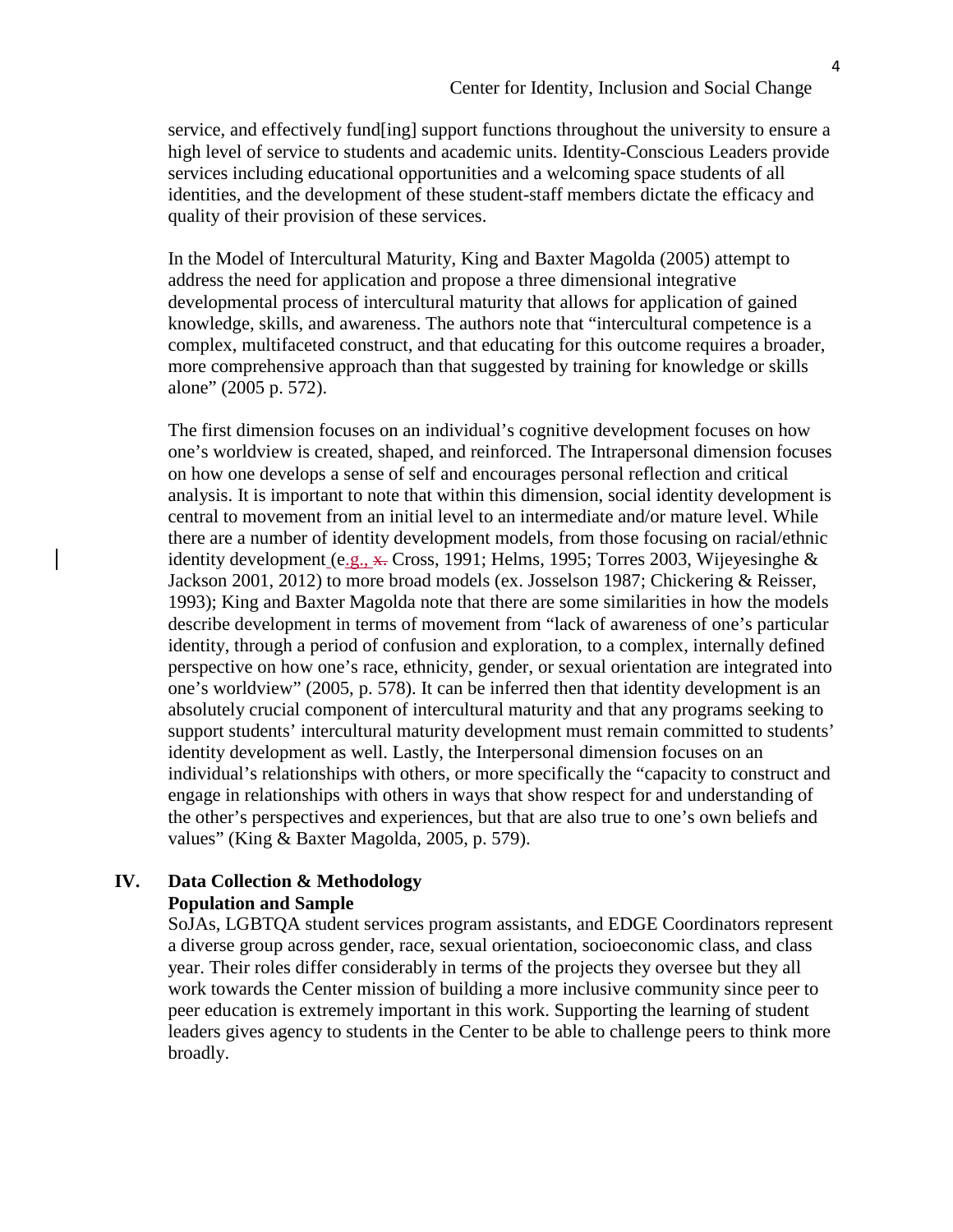There were 16 students invited to participate and 15 students participated; 11 SoJAs, 2 LGBTQA student services program assistants, and 2 EDGE Coordinators. These participants best represented the broader category of identity-conscious leaders on campus, and were most accessible for interviews due to program timing.

## **Data Collection**

Semi-structured interviews taking an average of 45 minutes were conducted to assess the degree to which each participant satisfied elements associated with the program level learning outcome. These elements included: Understanding concepts, relating of concepts to social identities; and analysis of concepts and social identities as they relate to: intrapersonal relationship opportunities, intrapersonal relationship barriers, interpersonal relationship opportunities, interpersonal relationship barriers, building community in their facilitation role, and the ways in which concepts and social identities influence one's facilitation role.

## **Data Analysis**

These interviews were assessed with a three-tiered, quantitative rubric. This procedure was designed for this assessment project, and the tools were created largely by Suresh Mudragada and Jasmith Joseph, with the help of Jordan Reed and the great support of Scott Tharp.

Analyses were conducted by Jasmith Joseph and Jordan Reed. Students who received a score of "meets" or "exceeds" expectations on the rubrics in 6 of 8 domains was considered a successful demonstration of learning.

#### **Participant Consent**

Participants filled out a consent form (Appendix 1) before the interview took place so they knew how the data would be used and that it was a confidential process.

## **V. Data & Findings**

#### **Response Rate and Demographics**

A total of 15 students participated in the assessment out of 16 students who were invited, yielding a 94% response rate.

#### **Key Findings**

Tables summarizing analyses and results can be found in the appendix. Table 1 is the rubric, which defines each criterion that was assessed, and how "Does Not Meet", "Meets", and "Exceeds Expectations" are distinguished for each criterion. Table 2 summarizes how many students fall into each category for each criterion, differentiated between SoJAs and LGBTQA student service program assistants.

## **Understanding of Privilege, Oppression and Social Justice**

Of the 11 SoJAs interviewed, 11 exceeded expectations with regard to the understanding of privilege, oppression and social justice. Of the 2 LGBTQA student service program assistants interviewed, 1 exceeded expectations and 1 met expectations with regard to the understanding of privilege, oppression and social justice. Of the 2 EDGE Coordinators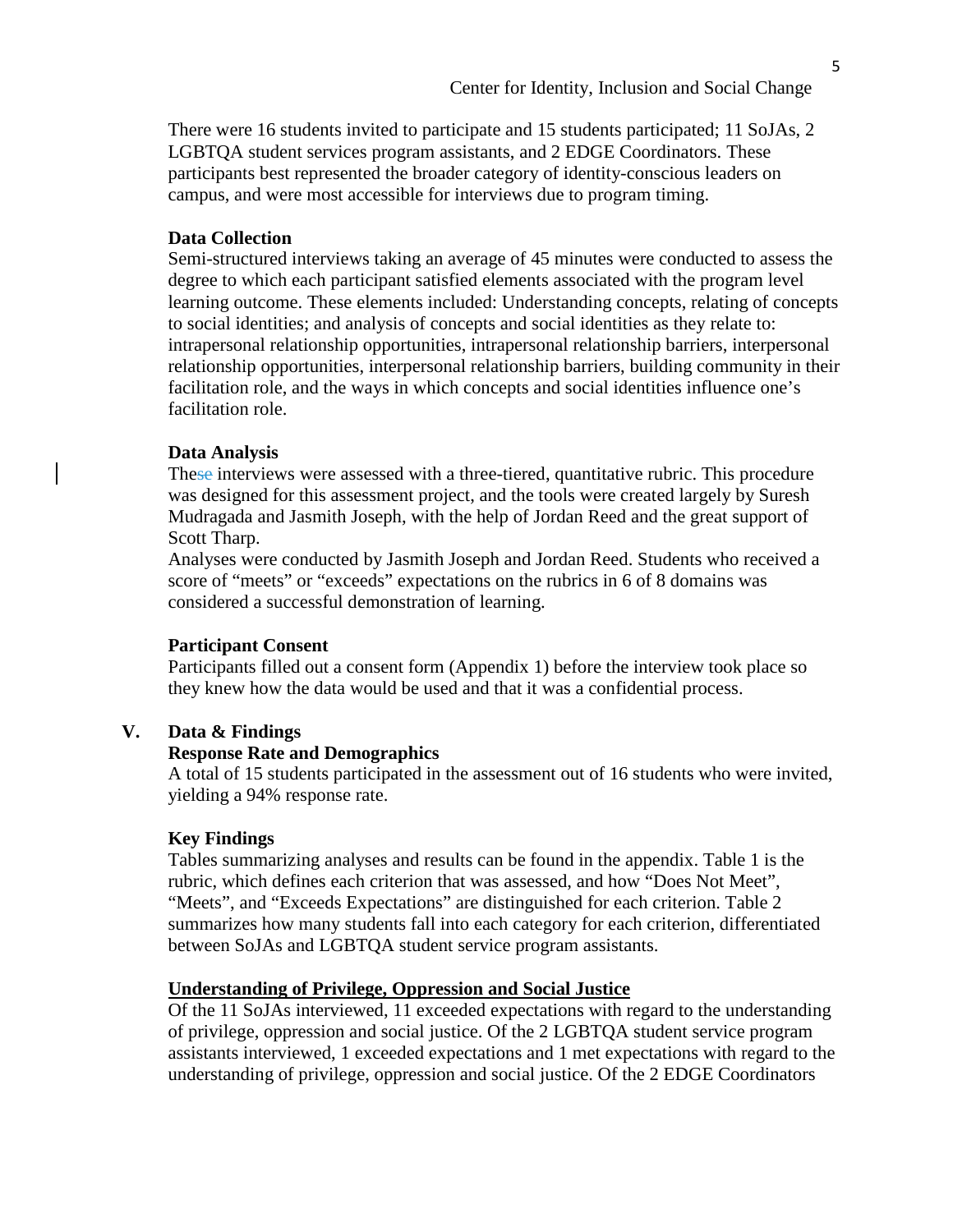interviewed, 1 exceeded expectations and 1 met expectations with regard to the understanding of privilege, oppression and social justice.

One participant articulated their understanding of privilege as, "…about being able to take up space." Another said that oppression, "doesn't allow you to be you….the best way to put it is stifling.". Finally, a participant explained that social justice as, "…doing "the work" to dismantle multiple sides of oppression and paying attention to intersectionality, all while paying attention to our own positionality to the work."

## **Analysis of How Dominant and Subordinate Identity Concepts Relate to Social Identities.**

Of the 11 SoJAs interviewed, 11 exceeded expectations with regard to the analysis of how dominant and subordinate identity concepts relate to social identities. Of the 2 LGBTQA student service program assistants interviewed, 2 exceeded expectations with regard to the analysis of how dominant and subordinate identity concepts relate to social identities. Of the 2 EDGE Coordinators interviewed, 2 exceeded expectations with regard to the analysis of how dominant and subordinate identity concepts relate to social identities.

One participant presented an example of how their subordinate identity related to their social identity: "The opportunity to love myself for me is something that I am working on. Becoming more comfortable with discomfort...not getting defensive with i make a mistake."

## **Intrapersonal Relationship Opportunities**

Of the 11 SoJAs interviewed, 10 exceeded expectations and 1 met expectations with regard to the analysis of concepts, social identities, and intrapersonal relationship opportunities. Of the 2 LGBTQA student service program assistants interviewed, 2 exceeded expectations with regard to the analysis of concepts, social identities, and intrapersonal relationship opportunities. Of the EDGE Coordinators interviewed, 1 exceeded expectations and 1 meet expectations with regard to the analysis of concepts, social identities, and intrapersonal relationship opportunities.

One participant explains how they feel intrapersonally valid because of their privileged identity: "I constantly see white people in congress, in positions of power, in higher ups of education, in photos and magazines and things like that. My skin color has been deemed smart, my skin color has been deemed beautiful. You know, all these kinds of validation that I can see represented. My skin color represents these traits, so I have internally never questioned based on my skin color my validation in terms of those categories like beauty, success, and intellect and things like that."

#### **Intrapersonal Relationship Barriers**

Of the 11 SoJAs interviewed, 9 exceeded expectations and 2 met expectations with regard to the analysis of concepts, social identities, and intrapersonal relationship barriers. Of the 2 LGBTQA student service program assistants interviewed, 2 exceeded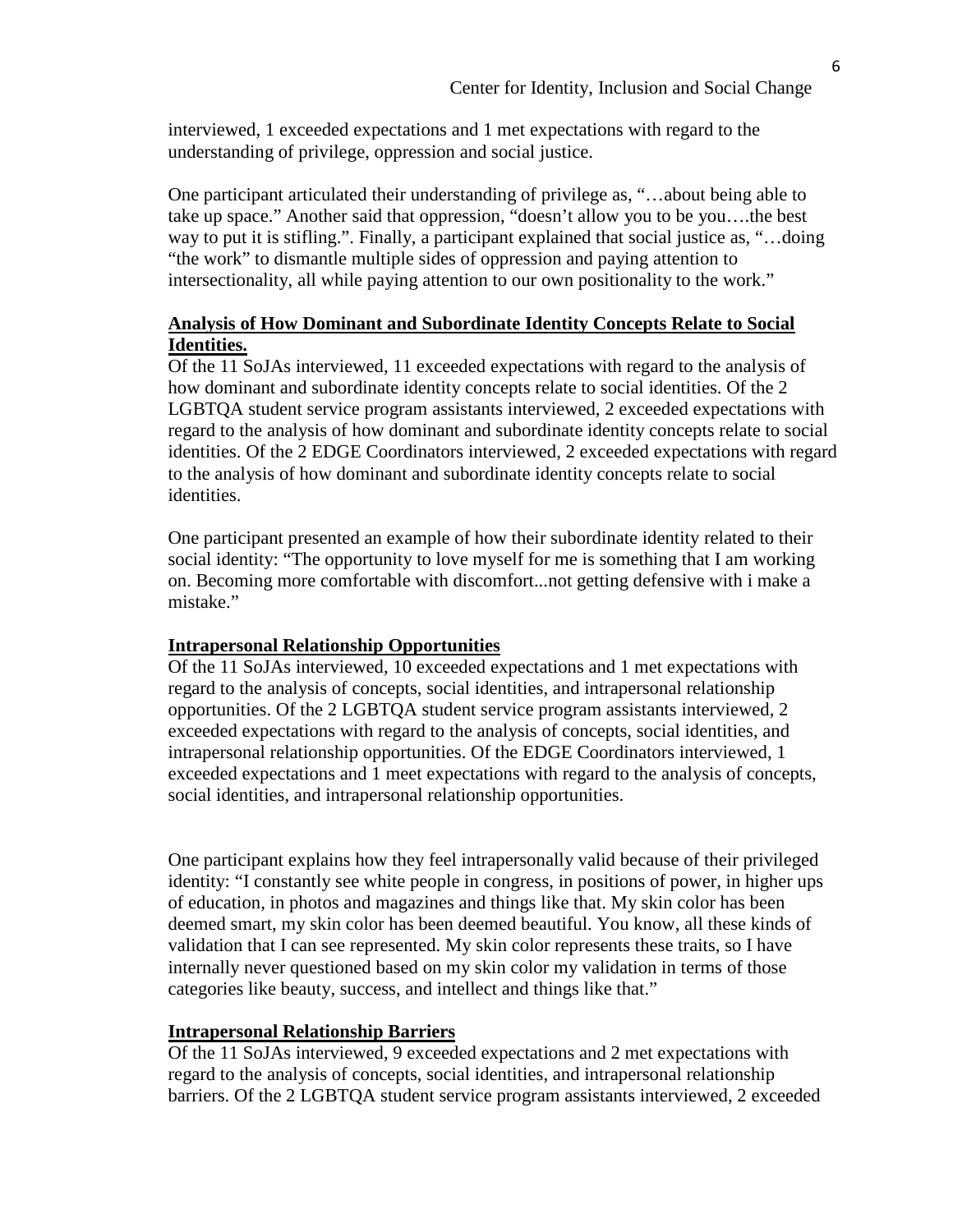expectations with regard to the analysis of concepts, social identities, and intrapersonal relationship barriers. Of the EDGE Coordinators interviewed, 1 exceeded expectations and 1 meet expectations with regard to the analysis of concepts, social identities, and intrapersonal relationship barriers.

One participant explained the intrapersonal barrier that they experience based on internalized interpersonal experience: "Black folks tormenting me and my sister and my brother for speaking how we did or going to the schools we went to and how that created anti-blackness within me or internalized oppression within me."

## **Interpersonal Relationship Opportunities**

Of the 11 SoJAs interviewed, 10 exceeded expectations and 1 met expectations with regard to the analysis of concepts, social identities, and interpersonal relationship opportunities. Of the 2 LGBTQA student service program assistants interviewed, 2 exceeded expectations with regard to the analysis of concepts, social identities, and interpersonal relationship opportunities. Of the 2 EDGE Coordinators interviewed, 2 exceeded expectations with regard to the analysis of concepts, social identities, and interpersonal relationship opportunities.

One participant outlined the ways that their privilege leads to advantages when interacting with others and settings around them: "I have able-bodied privilege: I can walk upstairs, I have access to many parts of the city or many parts of buildings and infrastructure that many people do not have access to. Or that access isn't built in- so if different CTA stops don't have elevators, I'm not aware of that. So that's privilege in in if it self [...] not needing to be aware of things because all my needs are met because of what "the norm" is set up for."

## **Interpersonal Relationship Barriers**

Of the 11 SoJAs interviewed, 9 exceeded expectations and 2 met expectations with regard to the analysis of concepts, social identities, and interpersonal relationship barriers. Of the 2 LGBTQA student service program assistants interviewed, 2 exceeded expectations with regard to the analysis of concepts, social identities, and interpersonal relationship barriers. Of the 2 Coordinators interviewed, 2 exceeded expectations with regard to the analysis of concepts, social identities, and interpersonal relationship barriers.

One participant shared how their day-to-day interpersonal experiences are affected by their racial identity: "I censor myself a lot when I'm in spaces where there are no black or brown people...there are certain things that can't be understood about me."

## **Analysis of Concepts and Social Identities when Building Community in Facilitation Role**

Of the 11 SoJAs interviewed, 11 exceeded expectations with regard to the analysis of concepts and social identities when building community in facilitation role. Of the 2 LGBTQA student service program assistants interviewed, 1 exceeded expectations and 1 met expectations with regard to the analysis of concepts and social identities when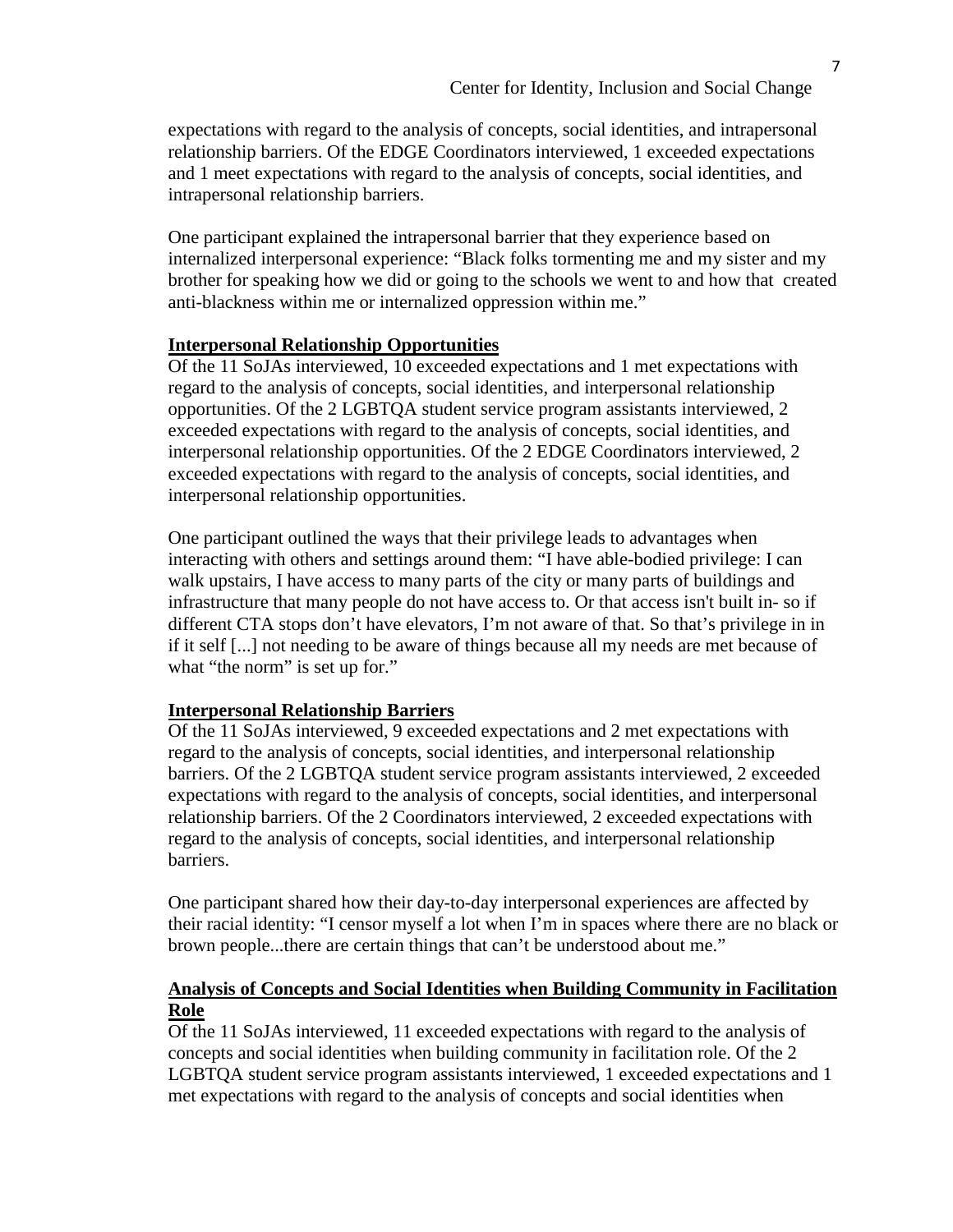building community in facilitation role. Of the 2 EDGE Coordinators interviewed, 1 exceeded expectations and 1 met expectations with regard to the analysis of concepts and social identities when building community in facilitation role.

One participant noted that because of their identity status(es), "Sometimes people don't want to be in community with you."

## **Analysis of Concepts and Social Identities as Influencing One's Facilitation Role**

Of the 11 SoJAs interviewed, 11 exceeded expectations with regard to the analysis of concepts and social identities as influencing one's facilitation role. Of the 2 LGBTQA student service program assistants interviewed, 1 exceeded expectations and 1 met expectations with regard to the analysis of concepts and social identities as influencing one's facilitation role. Of the 2 EDGE Coordinators, 1 exceeded expectations and 1 met expectations with regard to the analysis of concepts and social identities as influencing one's facilitation role.

"So looking at my whiteness, that's something that people can visibly notice whenever I am facilitating with someone. So being aware of that, and naming that and not being hesitant to name race because it is important to name- and so whenever we are doing a facilitation, I think of common hour, and I think of doing the identity wheels that we do, like including discussion on my end of my identity wheel of my whiteness, and how it influences my positionality to the world, and my positionality to everything. So like inviting others into the discussion of race by me leading by example in naming mine."

| <b>Program Level</b><br><b>Learning Outcome</b>                                                                                                                                                                                              | <b>Department Level</b><br><b>Learning Outcome</b>                                                                                                                                            | <b>Number</b><br>оf<br><b>Students</b><br><b>Assessed</b> | <b>Number of</b><br><b>Students with</b><br><b>Acceptable or</b><br><b>Better</b><br><b>Performance</b> |
|----------------------------------------------------------------------------------------------------------------------------------------------------------------------------------------------------------------------------------------------|-----------------------------------------------------------------------------------------------------------------------------------------------------------------------------------------------|-----------------------------------------------------------|---------------------------------------------------------------------------------------------------------|
| Students who participate in<br>identity conscious leadership<br>programs will demonstrate<br>how social identities within<br>systems of power, privilege<br>and oppression impact their<br>interpersonal and<br>intrapersonal relationships. | Students who join in the<br>Center's leadership<br>initiatives will investigate<br>and reconstruct<br>communication skills and<br>strategies for authentic<br>engagement across<br>difference | 15                                                        | 15                                                                                                      |

Students who received a score of "meets" or "exceeds" expectations on the rubrics in 6 of 8 domains was considered to be demonstrating successful demonstration of learning.

## **VI. Discussion & Interpretation of Findings**

**Student's analytic proficiency is impacted by their identities**- students were skilled at describing barriers within target identities, and struggled with finding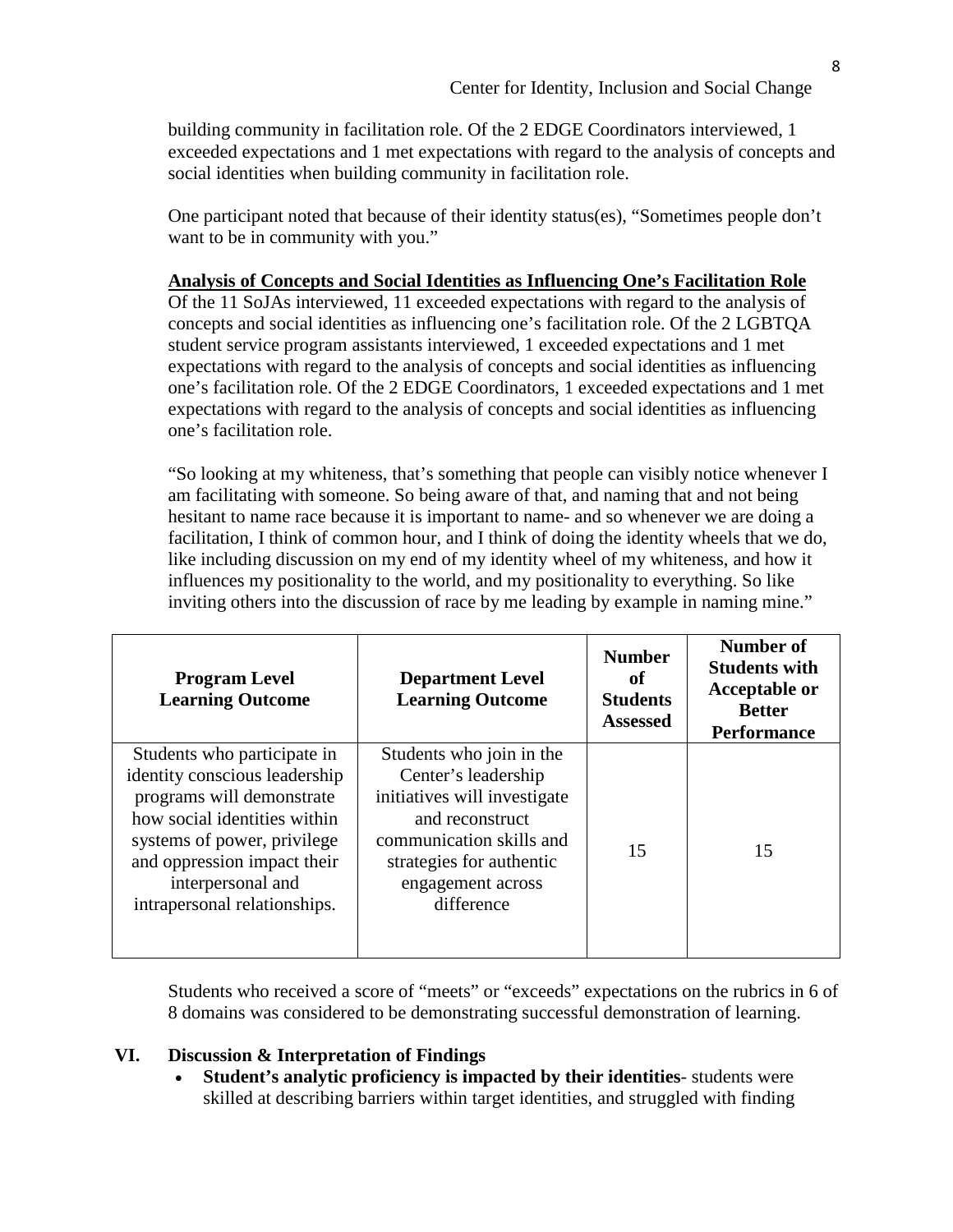opportunities with target and agent identities. White students struggled more with naming barriers.

- **Academic-personal definition of main concepts** Every student has completely grasped the ideas and themes concerning social justice, privilege and oppression. They are able to apply the ideas and concepts to a variety of scenarios both internally and externally. Their training they receive is evident in the the manner in which the students elected to define the term; there is uniformity in their responses which suggests their foundation of knowledge is strong and has guided their individual frameworks.
- **Novel Analyses & Attention to Intersection** The students showed exceptional knowledge of how social identities affect people's lives and the delineation between certain identities the weight they bear in society. The discussion of dominant and subordinate identities and how they are interconnected shows their mastery of the topic. The level at which the students discuss intersectionality is profound and speaks highly to their experiences and world views.
- **Community Formation and Delineation is Multidimensional** Every student was able to identify a number of ways to foster and build community. Many focused on the different levels of community among shared and differing identities alike. The students made note of the barriers to building community and understood that community is choice for all members.
- **Student Credits Training for Facilitation Approach** Training proved to be the single most important factor in the students' facilitation ability and style. Every student names their training as the foundation set for them to be able to facilitate effectively when necessary. The most commonly mentioned aspect of training was the ability to facilitate among their peers in a safe space.

The student-leader participant responses evidenced the salience of their training on the understandings they hold and approaches they take to their duties of facilitating educational opportunities regarding social justice for other students via on-campus programming, and to aiding in providing a welcoming space for persons of all identities. Participant definitions of social justice, privilege, and oppression exhibit uniformity and are congruent with the definitions they are taught. Students specifically credited their training when talking about their ability to effectively facilitate learning and creating a welcoming space.

Students exhibited a high level of sophistication with respect to analyses of identity and barriers/opportunities and community formation. This ability to tolerate complexity and to perceive situations contextually and from more than one point of view is essential in their negotiating difficult interactions and their facilitating relevant educational opportunities, so this is especially beneficial.

## **Findings**

We discovered that with respect to identifying strengths and barriers from their own identities, students' analytical depth mapped onto their likely personal experiences. That is, training did not add compensatory understanding for less salient aspects of respondent identities to the degree that students gave equally elaborate responses for all dimensions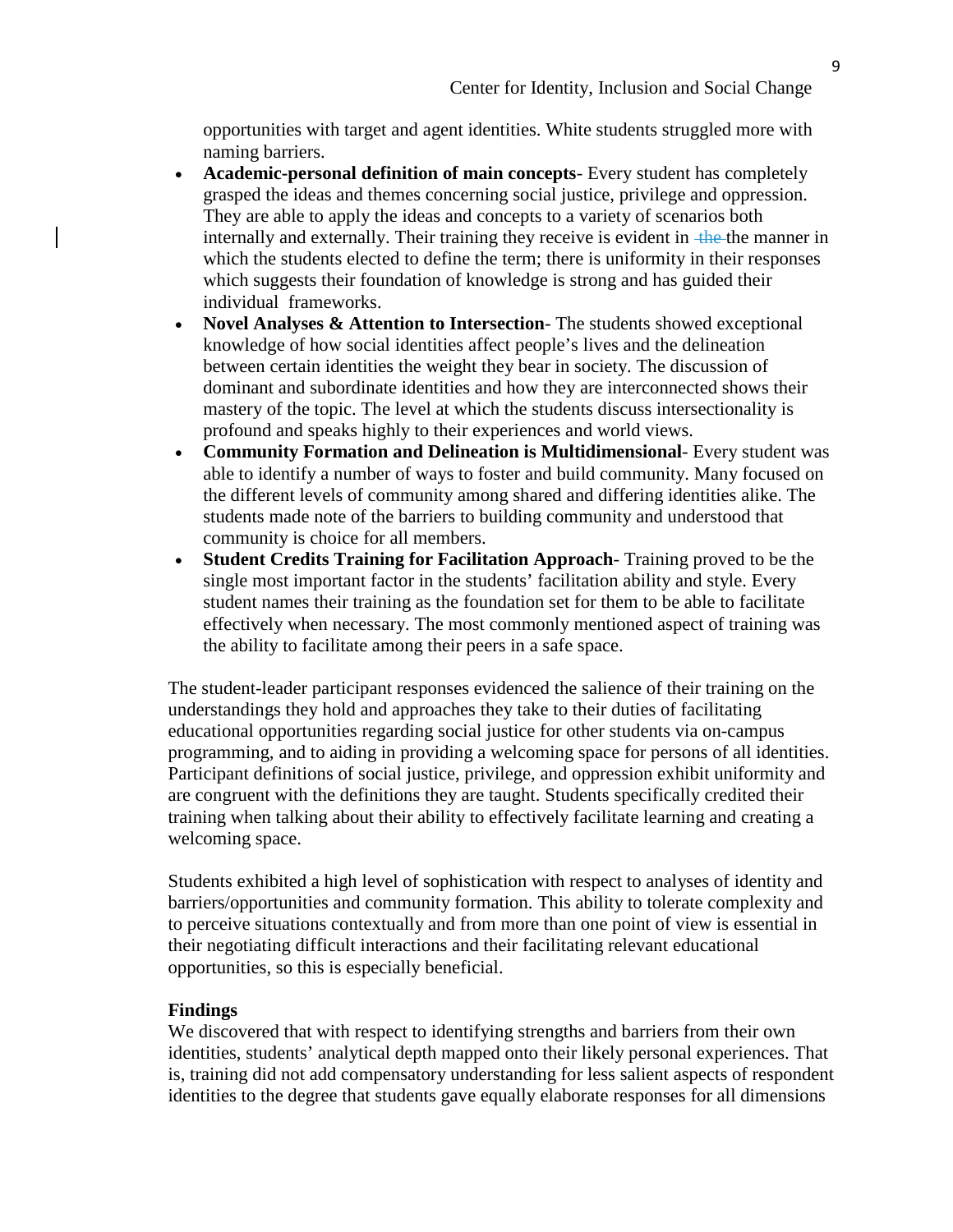of their identities within the strength/barrier framework. However, it is possible that equality of elaborateness is not an appropriate standard; responses could be more reflective of the differences frequency and magnitude of barriers and strengths as they naturally occur for persons with the identities they hold and reference, and thus their areas of most reflection could be appropriately focused for utility in relating to the realworld experiences that other students seek services and learning around.

## Limitations

As there were more SoJA participants than LGBTQA student services program assistant participants or EDGE Coordinators, these findings are more relevant to the former group. Caution should be used when generalizing qualitative findings as a rule, and it is important in this case to recognize that the pool of possible LGBTQA student participants is around 3 each year and 2 for EDGE Coordinators.

Trainings for SoJAs, LGBTQA student services program assistants, and EDGE Coordinators, while sharing objectives around learning opportunities and welcoming spaces, differ in approaches and scope. With this methodology, no comparison between training types could be conducted.

To increase methodological rigor, consensual coding was achieved between two cocoders who differ in almost every salient identity, indicating that the rubric application and themes cut across one perception of student responses.

## **VII. Recommendations and Plans for Action Recommendations**

Since we currently do not know the future of the Center and what our programs will look like, we've compiled a brief list of what can be done in the future:

- Continue effort to streamline the training received by different student groups within the Center.
- Have more internal programming and dialogue between student staffs
- Increase conversation related opportunities and barriers in both their target (subordinate) and agent (dominant) identities.

## **Action Plan**

We've already begun to streamline shared Center staff training opportunities so that there are more times that students from different Center student staffs will interact with each other.

- September 25, 2017- Orientation and Kick Off to provide a foundation for all students around content and expectations from the Center.
- October 27, 2017- Bias Bystander Training will provide an opportunity to learn how to be an active bystander and recognize how their identities are at place in given scenarios.
- January 22, 2018- Campus Action Project provides students an opportunity to learn context and skill building around building more inclusive communities through activism.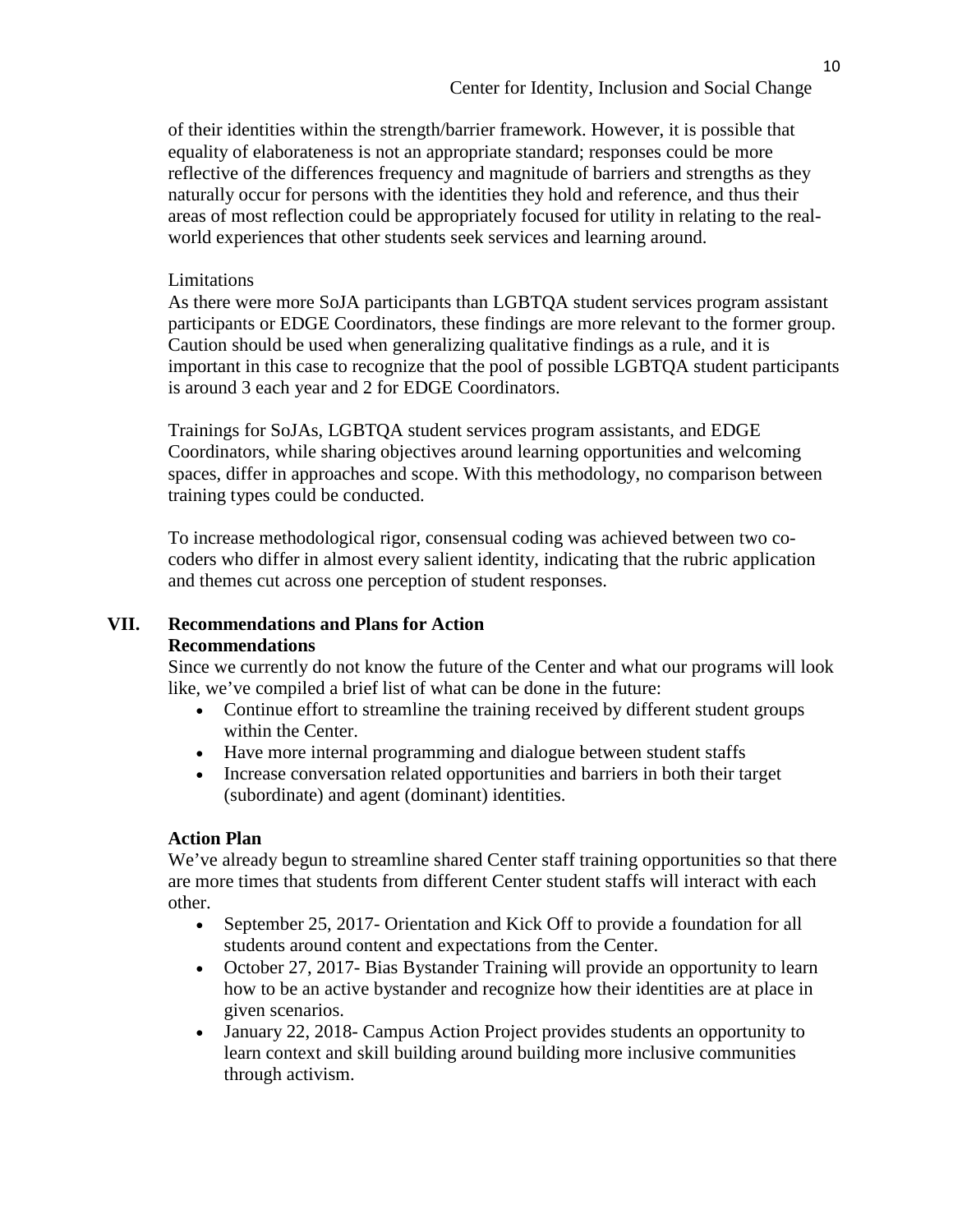11

• Throughout the year: Safe Zone, Trans in the Classroom, Responsible Employee Training (based on when hired), and Vinny Vow are all important trainings that provide important content information on marginalized identities and how to respond to bias.

#### **Sharing the results**

The results will be shared internally within the department first. The final report will be shared and then the findings will be discussed during a staff meeting in July. The information will be shared within the Division of Student Affairs and students that were involved with the assessment. We'll discuss the best ways to disseminate the information more broadly if needed as the Center is going through restructuring.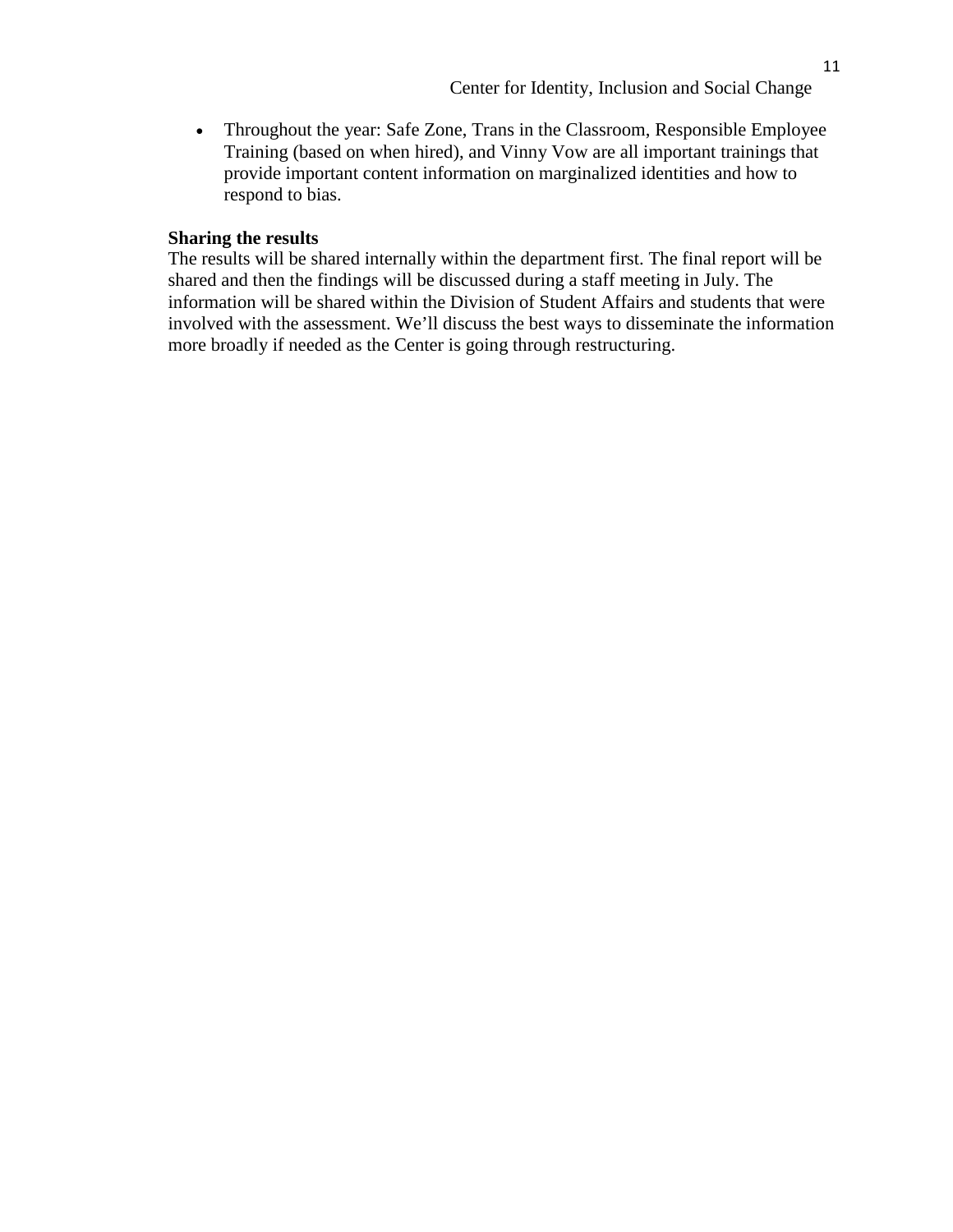# **Appendices**

**Document 1: Consent Form** 

## **Center for Identity, Inclusion and Social Change Consent Form for Center Interview Division of Student Affairs 2016-2017 Assessment Project**

I, \_\_\_\_\_\_\_\_\_\_\_\_\_\_\_ give consent to Center staff to interview me for the 2017 assessment project for the Division of Student Affairs. This interview will be confidential and none of the information will be made public with your name attached to it. I also give consent to Center staff to use quotes from my interview for the sole purpose of highlighting themes in the project. No name will be attached to these quotes. I also give consent to Center staff to record the session for the purpose of representing the student voce as accurately as possible. Recordings will be deleted once the project is complete. Each student will be paid for their time as student employees.

Signature Date

Thank you for your participation in the Center assessment project, we greatly appreciate your time and energy.

## **Document 2: Interview Questions and Case Study**

Interview Questions

Fundamental Concepts & Themes In your own words, define and describe privilege, oppression, and social justice?

How do these concepts relate to social identities? Please provide a specific examples from a dominant and subordinate identity you hold to make your point.

What are some dominant and subordinate social identities that are most salient to you and why?

When thinking about your most salient subordinate social identity, what interpersonal opportunities and barriers might you face within systems of power, privilege and oppression?

… what intrapersonal opportunities and barriers might you face within systems of power, privilege and oppression?

When thinking about your most salient dominant social identity, what interpersonal opportunities and barriers might you face within systems of power, privilege and oppression?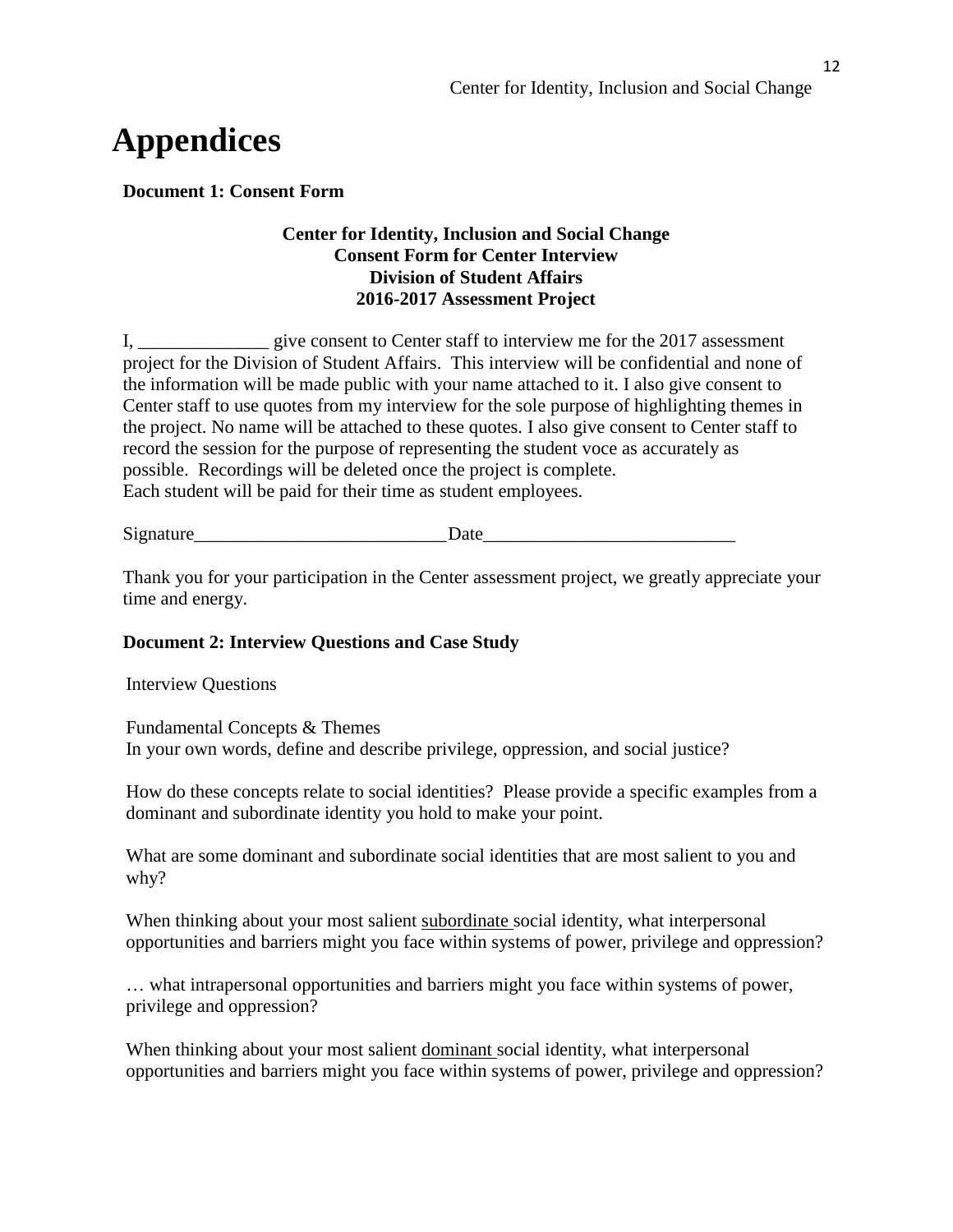… what intrapersonal opportunities and barriers might you face within systems of power, privilege and oppression?

Community Building Question 1: How would you define community building?

Given your role as a  $\qquad \qquad$ , how do you provide and build community in ways that are mindful of how social identities are influenced within systems of power, privilege and oppression? Facilitation Skills As you know social identities are influenced within systems of power, privilege and

oppression, how do your social identities influence your facilitation style as a \_\_\_\_\_\_?

What aspects of your training experience or other experiences best helped prepare you to facilitate?

Case Study Character Profiles These just show some of the characters most salient social identities

Adrienne Cis gender, African American/Black woman

Cassandra Gender non-conforming white woman with low socioeconomic status

Sasha Bisexual, Latina, Non-US Citizen

## Yourself

You and your three roommates (Sasha, Adrienne, and Cassandra) are going on a coed ski trip sponsored by a student organization on campus. Your roommates all have vastly different experiences. There were 16 students total on the trip and of the other 15 students, Sasha and Cassandra were the only students of color.

During large group activities, Sasha was very social and widely accepted by her peers. However, the same was not true for Cassandra and Adrienne. Adrienne was often ignored when she spoke and only partially accepted when she displayed exceptional knowledge of popular culture and matters of the sort. Cassandra was told to leave the women's restroom by another guest early into the trip.

While relaxing after a lunch together, the group of students avidly avoided serious topics such as politics and racial climate which made Adrienne thankful, but also severely unsettled. At the mere mention of the recent election, most students would either remain silent or drift away. There was a small minority who made simple remarks like "Trump is making freedom of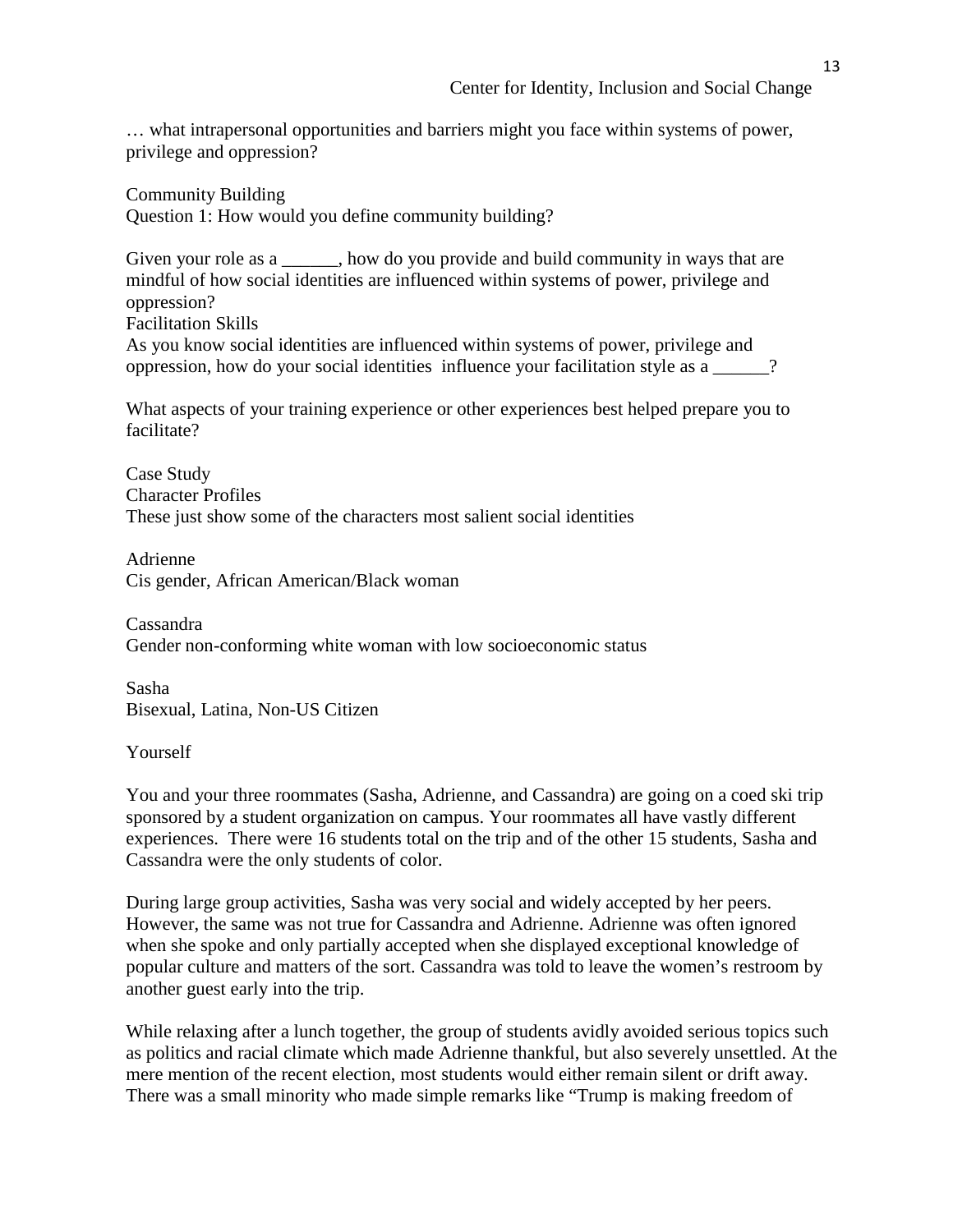14

speech okay again. Everyone is so PC these days." Cassandra responded with "there's a difference between insulting people based on their identity and free speech. It's not okay to use it as a tool to dehumanize others." Another student flatly stated to Cassandra, "you're an educated white "woman", none of this really affects you or me." At which point Sasha spoke up and stated that agreed with Cassandra and as a fair-skinned South American born Latina adopted by a white family and the topic did affect *her* a great deal. She also mentioned that she's worried about the anti-LGBTQ cabinet members Trump is selecting. The two students rose their eyebrows in disbelief because they'd assumed she was just like them...a cis-gender, white, middle class, and herterosexual. A second student then asked, "Why do you care about his cabinet? You just said a lot about your race but nothing about being gay. Again these things don't affect you. You're also not from Mexico so who cares if he wants to build a wall. Let him do it." Sasha simply responded by saying "I'm Bisexual and totally against a wall that promotes division." The mood of the encounter shifted immediately as the other students appeared very unsettled and grew very silent. .

Before the conversation could progress, the larger group moved to a new location. At which point you connect with your roommates and reflect on the trip so far and grapple with ways the conversation could continue.

Questions:

- How are the concepts of privilege, oppression and social justice manifested in this scenario?
- For one of the roommates think about some of the intrapersonal thoughts going through their mind. Think both from a dominant identity and subordinate identity.
- When thinking about another you haven't discussed, think of how power, privilege and oppression are at play.
- How would you try facilitate the conversation with your friends? With the large group?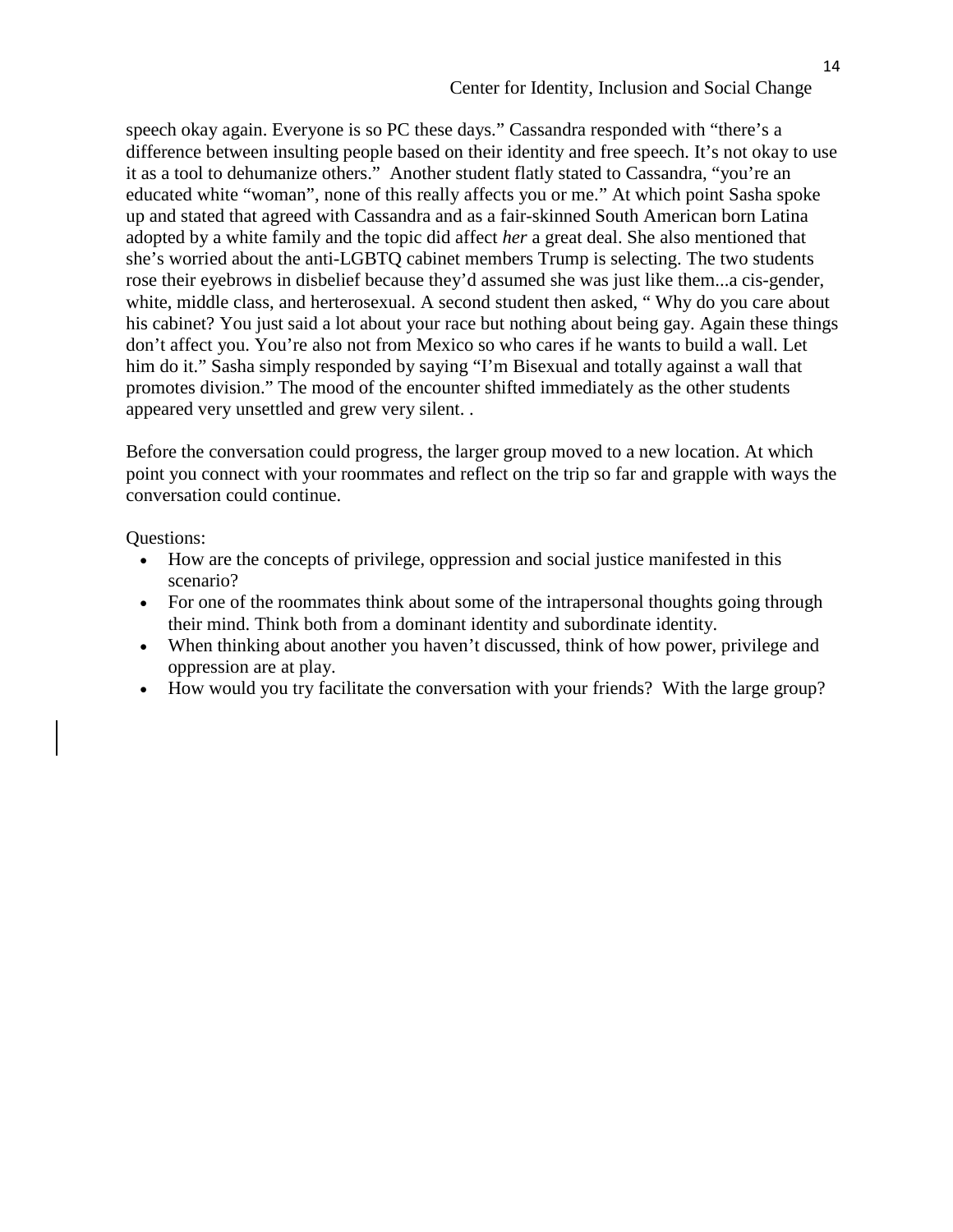|                                                                                                        | Does not meet                                                                                                                                                                               | <b>Meets</b>                                                                                                                                                                           | <b>Exceed Expectations</b>                                                                                                                                                                                                    |
|--------------------------------------------------------------------------------------------------------|---------------------------------------------------------------------------------------------------------------------------------------------------------------------------------------------|----------------------------------------------------------------------------------------------------------------------------------------------------------------------------------------|-------------------------------------------------------------------------------------------------------------------------------------------------------------------------------------------------------------------------------|
| Understanding of<br>concepts                                                                           | Unable to<br>accurately define<br>privilege,<br>oppression and<br>social justice                                                                                                            | Able to accurately<br>define privilege,<br>oppression and<br>social justice                                                                                                            | Able to accurately<br>define privilege,<br>oppression and<br>social justice and<br>provide specific<br>examples of how<br>terms manifest<br>themselves in<br>society.                                                         |
| Analysis of<br>concepts to social<br>identities                                                        | Unable to<br>accurately describe<br>how both dominant<br>and subordinate<br>identities are<br>influenced by<br>privilege /<br>oppression and<br>social justice                              | Able to accurately<br>describe how both<br>dominant and<br>subordinate<br>identities are<br>influenced by<br>privilege /<br>oppression and<br>social justice                           | Able to accurately<br>describe how both<br>dominant and<br>subordinate identities<br>are influenced by<br>privilege /<br>oppression and<br>social justice and<br>able to connect terms<br>into their own lived<br>experience. |
| Analysis of<br>concepts, social<br>identities, and<br>intrapersonal<br>relationship<br>opportunities   | Unable to<br>accurately describe<br>at least one<br>intrapersonal<br>opportunity<br>relative to their<br>social identities as<br>related to privilege<br>/ oppression and<br>social justice | Able to accurately<br>describe at least<br>one intrapersonal<br>opportunity<br>relative to their<br>social identities as<br>related to privilege<br>/ oppression and<br>social justice | Able to accurately<br>describe at multiple<br>intrapersonal<br>opportunities relative<br>to their social<br>identities as related<br>to privilege /<br>oppression and<br>social justice                                       |
| Analysis of<br>concepts, social<br>identities, and<br>intrapersonal<br>relationship<br><b>barriers</b> | Unable to<br>accurately describe<br>at least one<br>intrapersonal<br>barrier relative to<br>their social<br>identities as related<br>to privilege /                                         | Able to accurately<br>describe at least<br>one intrapersonal<br>barrier relative to<br>their social<br>identities as related<br>to privilege /                                         | Able to accurately<br>describe multiple<br>intrapersonal barriers<br>relative to their<br>social identities as<br>related to privilege /<br>oppression and<br>social justice                                                  |

# **Table 1: Rubric**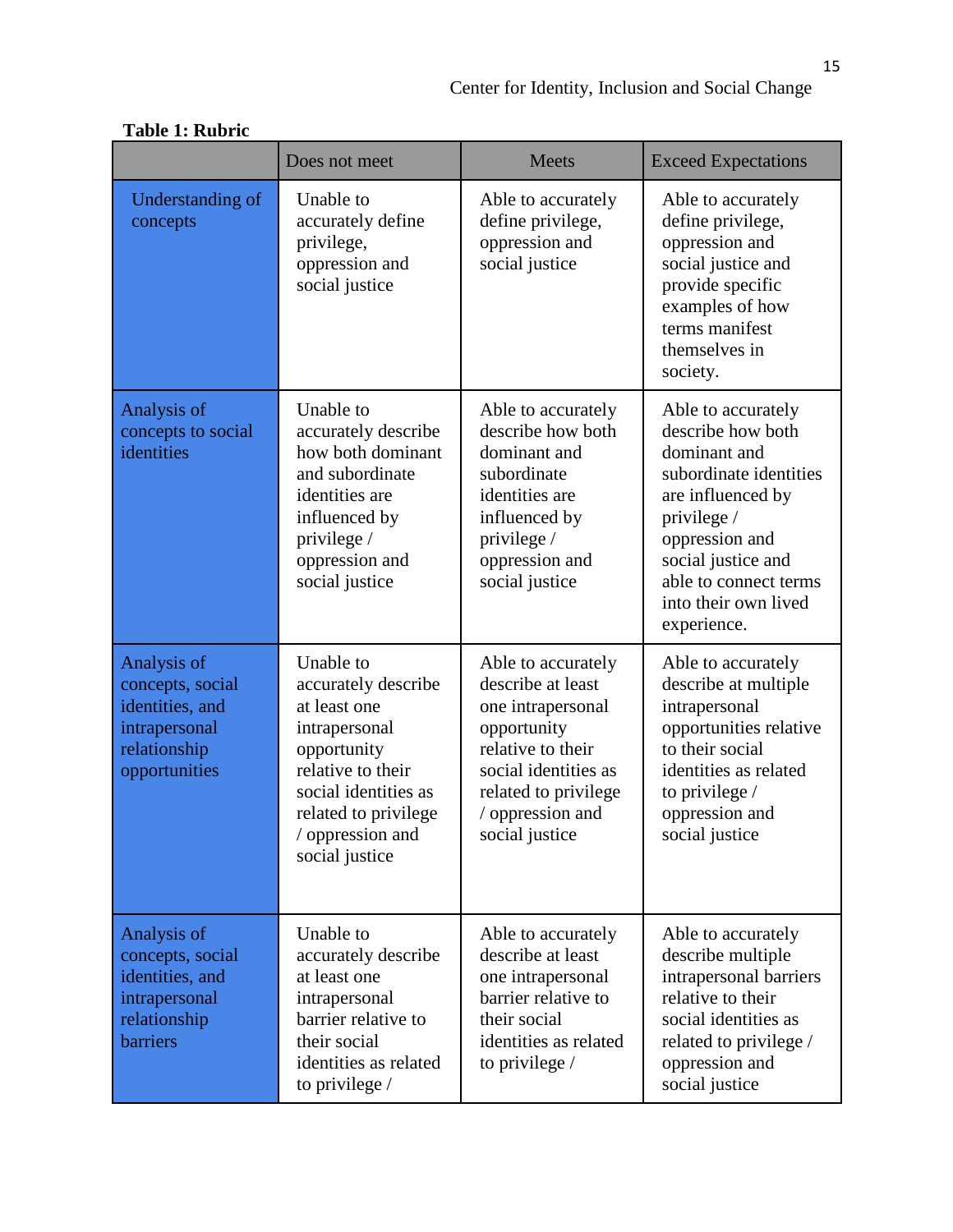|                                                                                                        | oppression and<br>social justice                                                                                                                                                            | oppression and<br>social justice                                                                                                                                                       |                                                                                                                                                                                      |
|--------------------------------------------------------------------------------------------------------|---------------------------------------------------------------------------------------------------------------------------------------------------------------------------------------------|----------------------------------------------------------------------------------------------------------------------------------------------------------------------------------------|--------------------------------------------------------------------------------------------------------------------------------------------------------------------------------------|
| Analysis of<br>concepts, social<br>identities, and<br>interpersonal<br>relationship<br>opportunities   | Unable to<br>accurately describe<br>at least one<br>interpersonal<br>opportunity<br>relative to their<br>social identities as<br>related to privilege<br>/ oppression and<br>social justice | Able to accurately<br>describe at least<br>one interpersonal<br>opportunity<br>relative to their<br>social identities as<br>related to privilege<br>/ oppression and<br>social justice | Able to accurately<br>describe multiple<br>interpersonal<br>opportunities relative<br>to their social<br>identities as related<br>to privilege /<br>oppression and<br>social justice |
| Analysis of<br>concepts, social<br>identities, and<br>interpersonal<br>relationship<br>barriers        | Unable to<br>accurately describe<br>at least one<br>interpersonal<br>barrier relative to<br>their social<br>identities as related<br>to privilege /<br>oppression and<br>social justice     | Able to accurately<br>describe at least<br>one interpersonal<br>barrier relative to<br>their social<br>identities as related<br>to privilege /<br>oppression and<br>social justice     | Able to accurately<br>describe multiple<br>interpersonal barriers<br>relative to their<br>social identities as<br>related to privilege /<br>oppression and<br>social justice         |
| Analysis of<br>concepts and social<br>identities when<br>building<br>community in<br>facilitation role | Unable to analyze<br>concepts of social<br>identities when<br>building community                                                                                                            | Able to analyze<br>concepts of social<br>identities when<br>building community<br>by describing one<br>social identity that<br>they're apart of.                                       | Able to analyze<br>concepts of social<br>identities when building<br>community and provide<br>clear examples of<br>multiple intersecting<br>identities.                              |
| Analysis of<br>concepts and social<br>identities as<br>influencing one's<br>facilitation role          | Unable to analyze<br>concepts of social<br>identities in how they<br>influence facilitation                                                                                                 | Able to analyze<br>concepts of social<br>identities in how they<br>influence facilitation<br>one social identity<br>that they're apart of.                                             | Able to analyze<br>concepts of social<br>identities in how they<br>influence facilitation<br>and provide clear<br>examples of multiple<br>intersecting identities.                   |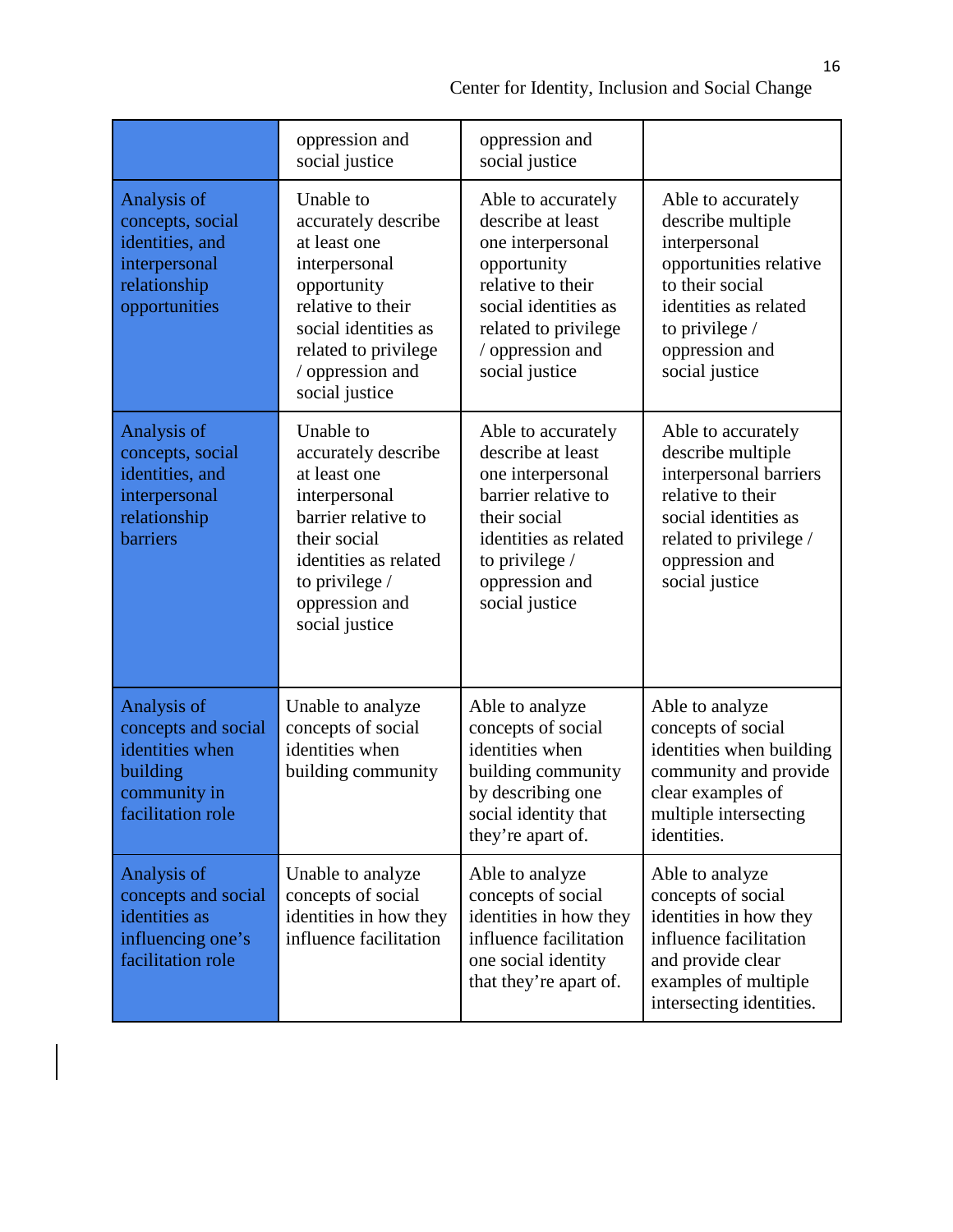|                                                                                                   |                                                           | Does<br>not<br>meet | Meets<br>Expectations | <b>Exceed</b><br>Expectations |
|---------------------------------------------------------------------------------------------------|-----------------------------------------------------------|---------------------|-----------------------|-------------------------------|
| Understanding of<br>concepts of concepts                                                          | SoJAs                                                     | $\overline{0}$      | $\overline{0}$        | 11                            |
|                                                                                                   | LGBTQA<br>student service<br>program<br>assistants        | $\overline{0}$      | $\mathbf{1}$          | $\mathbf{1}$                  |
|                                                                                                   | <b>EDGE</b><br>Coordinators                               | $\overline{0}$      | $\overline{0}$        | $\overline{2}$                |
| Analysis of concepts<br>to social identities                                                      | SoJAs                                                     | $\overline{0}$      | $\boldsymbol{0}$      | 11                            |
|                                                                                                   | <b>LGBTQA</b><br>student service<br>program<br>assistants | $\overline{0}$      | $\boldsymbol{0}$      | $\overline{2}$                |
|                                                                                                   | <b>EDGE</b><br>Coordinators                               | $\overline{0}$      | $\mathbf{1}$          | $\mathbf{1}$                  |
| Analysis of concepts,<br>social identities, and<br>intrapersonal<br>relationship<br>opportunities | SoJAs                                                     | $\overline{0}$      | $\mathbf{1}$          | 10                            |
|                                                                                                   | <b>LGBTQA</b><br>student service<br>program<br>assistants | $\boldsymbol{0}$    | $\boldsymbol{0}$      | $\overline{2}$                |
|                                                                                                   | $\operatorname{EDGE}$<br>Coordinators                     | $\boldsymbol{0}$    | $\overline{0}$        | $\overline{2}$                |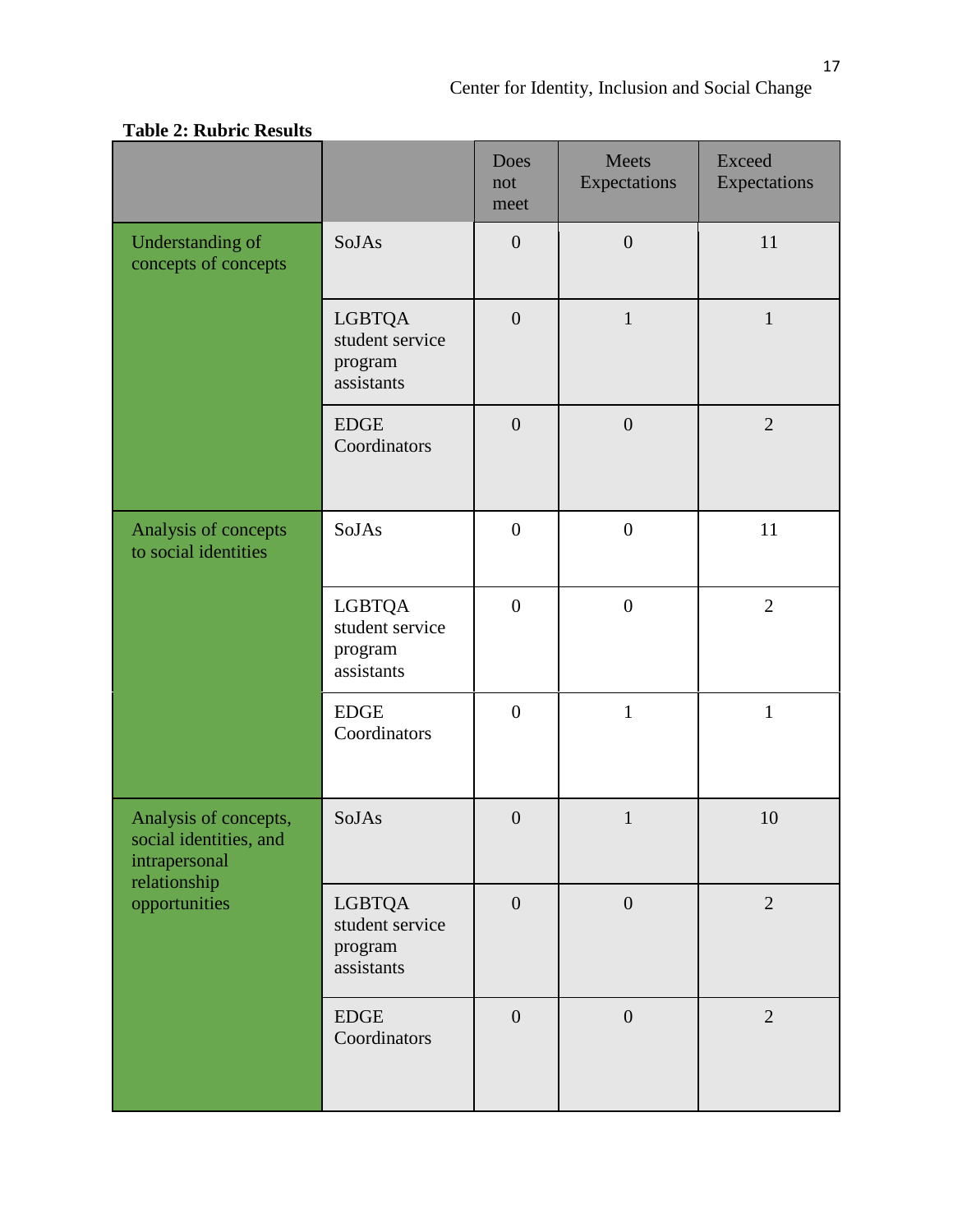| Analysis of concepts,<br>social identities, and<br>intrapersonal<br>relationship barriers         | SoJAs                                                     | $\overline{0}$   | $\overline{2}$   | 9              |
|---------------------------------------------------------------------------------------------------|-----------------------------------------------------------|------------------|------------------|----------------|
|                                                                                                   | <b>LGBTQA</b><br>student service<br>program<br>assistants | $\boldsymbol{0}$ | $\boldsymbol{0}$ | $\overline{2}$ |
|                                                                                                   | <b>EDGE</b><br>Coordinators                               | $\overline{0}$   | $\mathbf{1}$     | $\mathbf{1}$   |
| Analysis of concepts,<br>social identities, and<br>interpersonal<br>relationship<br>opportunities | SoJAs                                                     | $\overline{0}$   | $\mathbf{1}$     | 10             |
|                                                                                                   | <b>LGBTQA</b><br>student service<br>program<br>assistants | $\overline{0}$   | $\overline{0}$   | $\overline{2}$ |
|                                                                                                   | <b>EDGE</b><br>Coordinators                               | $\overline{0}$   | $\overline{0}$   | $\overline{2}$ |
| Analysis of concepts,<br>social identities, and<br>interpersonal<br>relationship barriers         | SoJAs                                                     | $\boldsymbol{0}$ | $\overline{2}$   | 9              |
|                                                                                                   | <b>LGBTQA</b><br>student service<br>program<br>assistants | $\overline{0}$   | $\boldsymbol{0}$ | $\overline{2}$ |
|                                                                                                   | ${\rm EDGE}$<br>Coordinators                              | $\boldsymbol{0}$ | $\boldsymbol{0}$ | $\overline{2}$ |